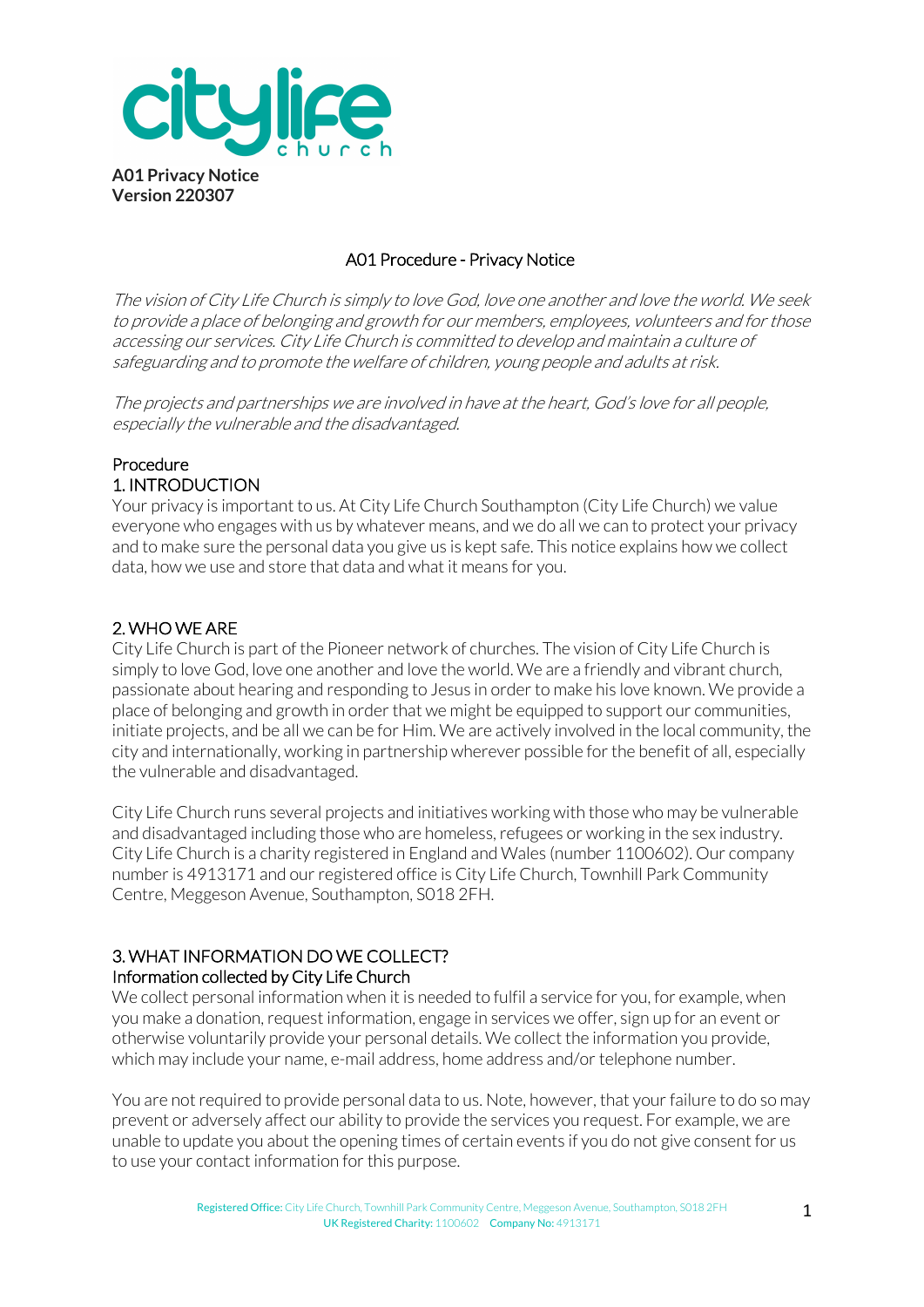

## Information collected by visiting our website

When visiting the City Life Church website, or websites of our projects, we follow standard practices and may use features which collect your IP address and data on which pages you are visiting on our site. Similarly, as for many websites, we may also issue cookies to enable certain features to function properly, track traffic or improve user experience in other ways. Cookies place certain information on your device to allow this to happen. This allows us to tailor your experience to what we think you want to see.

### Information collected via social media

Social media features and widgets are either hosted by a third party or hosted directly on our site. Your interactions with these features are governed by the privacy notice of the company providing that service.

Depending on your own settings or the policies of social media and messaging services such as Facebook, WhatsApp or Twitter, YouTube and Instagram you may be providing City Life Church, our projects, and other organisations access to certain information. If you have concerns, you should check with those services to ensure you're happy with that information being shared.

### Information collected from third parties

We use third party sites (e.g., PayPal, iTunes, TuneIn, MailChimp, EventBrite) to enable you to sign up for events, access our services or donate to our charity. We will store any information that they collect from you and pass onto us in order to provide the service you are signing up to. If you have concerns, you may wish to check their privacy policies to find out more information on how they will process your data.

### Information collected by City Life Church personnel (the term 'personnel' includes Representatives, Associates, paid staff and Trustees)

As you interact with City Life Church personnel, or those of our projects, there will be occasions where we will collect and store basic personal information which you have given to us through them. These details may be shared within City Life Church, but only for the purposes for which you gave the information in the first place.

If you wish to be added or removed from any of our databases you can contact comms@citylife.co.uk or call 023 8023 4000.

# 4. LEGAL BASIS

We store and process data for the primary purpose of achieving our charitable purposes as set out in the Introduction of this Privacy Notice.

The lawful bases for processing data are defined as:

(a) Consent: you have given clear consent for us to process your personal data for a specific purpose.

(b) Contract: the processing is necessary for a contract we have with you.

(c) Legal obligation: the processing is necessary for us to comply with the law.

(d) Vital interests: the processing is necessary to protect someone's life.

(e) Public task: the processing is necessary for us to perform a task in the public interest.

(f) Legitimate interests: the processing is necessary for our legitimate interests or the legitimate interests of a third party.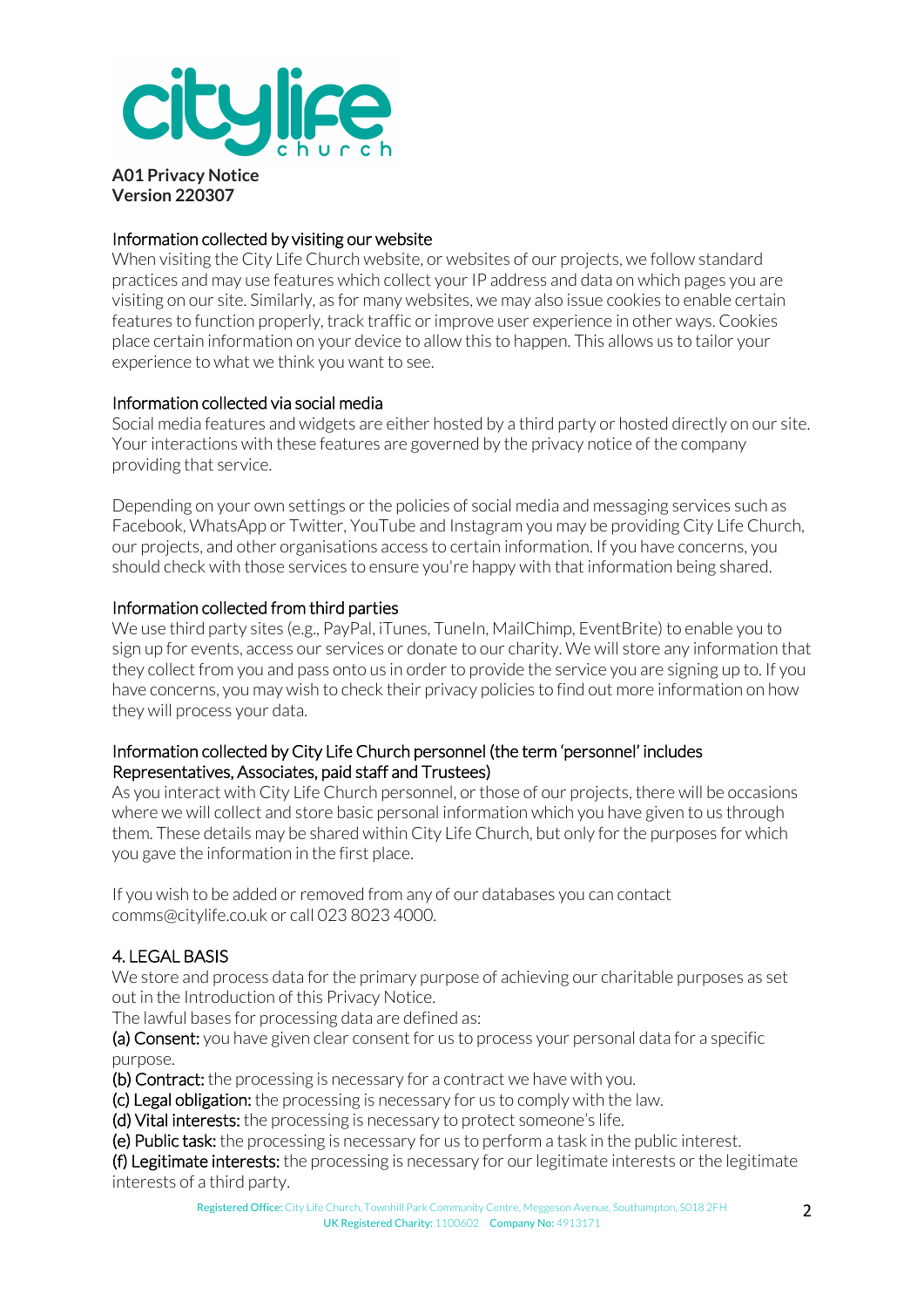

Where the data is provided for financial support, we store and process your data in order to comply with current charitable and financial legislations, such as processing donations and claiming the related Gift Aid. This is a legal obligation.

Where the data is provided in exchange for a service, for example, ordering materials, we store and process your data to fulfil the **contract** you have made with us.

We collect and process personal data for the purpose of entering into **contractual** relationships or for pre-contractual steps at the request of the individual, such as data processed on behalf of City Life Church employees and City Life Church-appointed Representatives.

We require **consent** from you as to whether we may contact you to promote City Life Church activities, events and fundraising, including the method of contact you prefer.

#### 5. WHAT DO WE DO WITH YOUR INFORMATION? Processing of requests / donations

We may use the personal data we collect to do one or more of the following:

- Process donations you give us, including claiming gift aid;
- Provide information or materials you have requested;
- Keep you up to date on news and stories about our activities and work;
- Ask for financial and non-financial support, such as volunteering or prayer;
- Keep records of your relationship with us, e.g. questions you have asked.

# Applying for a job or volunteering with us

Where you provide personal data and sensitive personal data when applying for a job with us, we will process, store and disclose the personal data we collect to:

- Support the recruitment process:
- Answer any questions you may have;
- Use third parties to provide services such as references.

Where you provide personal or sensitive personal data, such as dietary requirements, mobility requirements or health information, we will store, process and disclose the personal information we collect to:

• Deliver the volunteering opportunity, including the disclosure of sensitive data, such as medical information, (e.g. to ensure the safety of children in crèche);

- Provide the administration of these events or opportunities to serve;
- Use third parties to provide services such as references and criminal referencing, such as DBS checks;
- Provide appropriate support;
- Answer any questions or feedback you may have.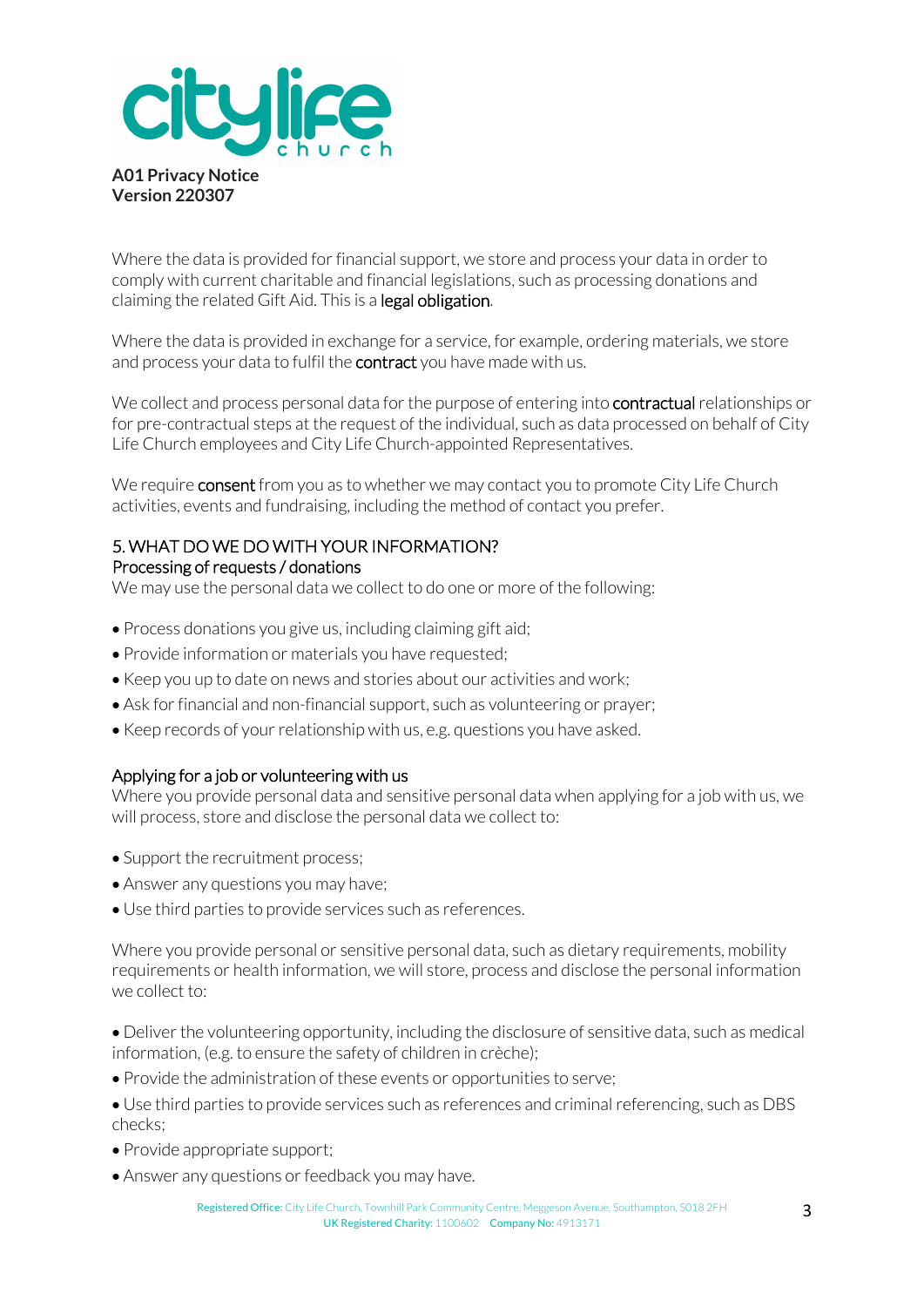

## 6. HOW AND WHERE DO WE STORE YOUR INFORMATION? How long we store your information

We will keep your personal information only for as long as we consider it necessary to carry out each activity. We take account of legal obligations and accounting and tax considerations as well as considering what would be reasonable for the activity concerned.

For example, we will retain details of donations for up to 10 years to meet tax and accounting requirements, but we will only hold sensitive medical personal information provided to participate in crèche until your child is no longer attending crèche.

#### **Security**

We ensure that we have in place appropriate controls to protect any personal data you provide. We ensure that access to personal data is restricted only to those personnel whose roles require such access and that suitable training is provided for these people.

We may make limited use from time to time of external companies to process personal data on our behalf. For example, we may use PayPal to receive donations. When we do use external companies, we remain responsible for the storing and processing of your personal data. We do not store credit card details.

#### Where we store your personal information

We store the data you provide in our password-protected cloud databases (e.g. Microsoft OneDrive, DropBox, MailChimp, Gmail). Any hard copies are stored in locked filing cabinets.

Some of our service providers (e.g. MailChimp) lie outside of the European Economic Area (EEA). Therefore, sometimes we transfer your data outside the EEA. These agents are bound by contract to protect your data and we remain responsible for their actions. For a copy of their safeguards, please contact us at comms@citylife.org.uk or 023 8023 4000.

We take all reasonable steps to ensure that your data is stored and processed securely, whether in electronic or hard copy formats, and is protected from unauthorised access, use or disclosure.

#### 7. WHO DO WE SHARE YOUR INFORMATION WITH? Regulatory bodies

We may need to pass on information if required by law or by a regulatory body, for example, as part of a Gift Aid audit by HMRC or if asked for details by a law enforcement agency.

#### Third parties

We may use third parties to carry out tasks on our behalf, such as receiving donations through PayPal.

# 8. CHILDREN

We may ask for details concerning children to provide appropriate services, such as crèche and groups for children such as Jump Around. This may include medical and allergy information. If a child is over 16 we may collect information directly from the child, which will be processed in an age-appropriate manner.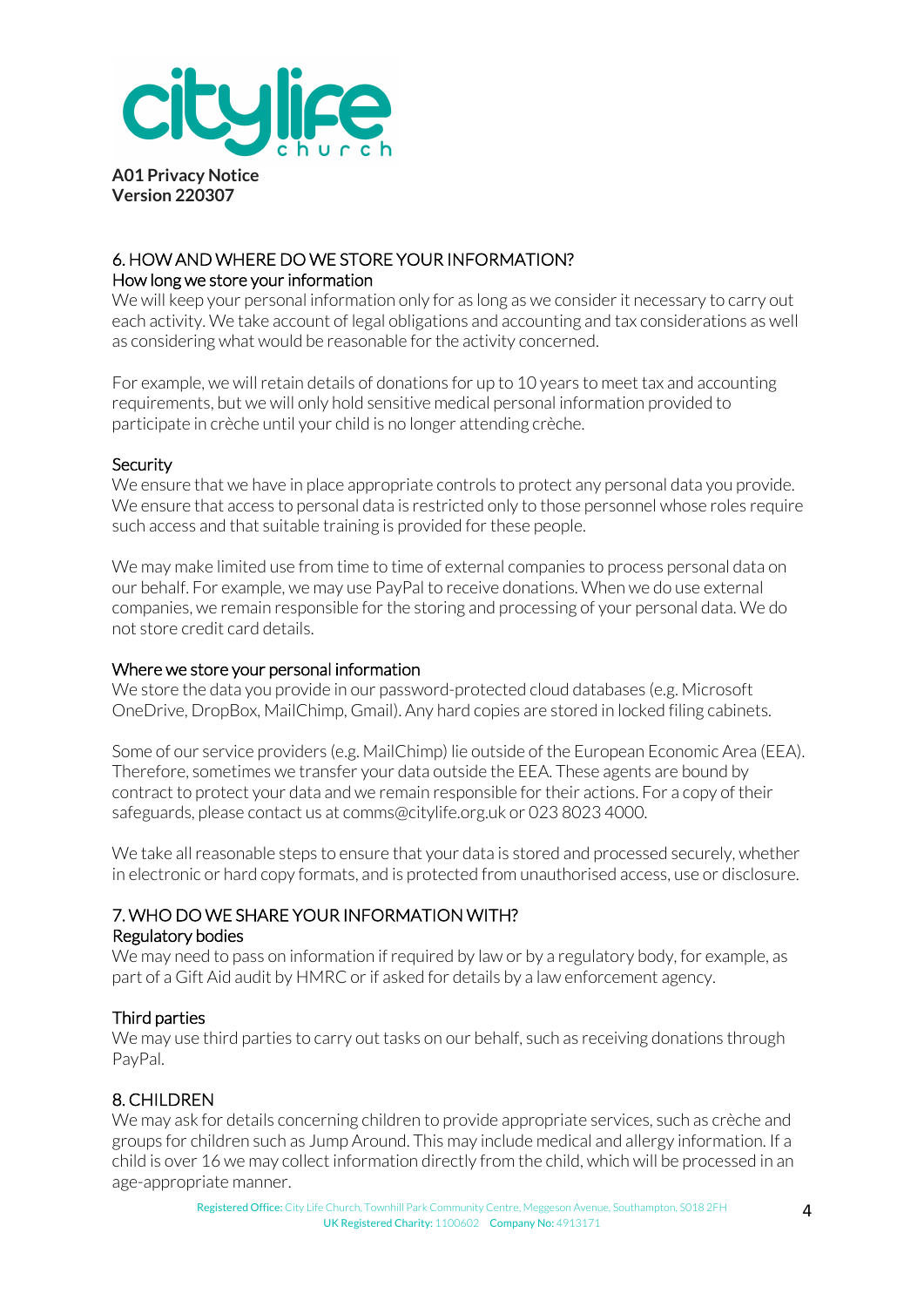

# 9. YOUR RIGHTS

Current legislation provides the following rights for individuals in relation to their personal data:

- 1. The right to be informed
- 2. The right of access
- 3. The right to rectification
- 4. The right to erasure
- 5. The right to restrict processing
- 6. The right to data portability
- 7. The right to object
- 8. Rights in relation to automated decision making and profiling.

To find out more about what these rights mean for you, please refer to the Information Commissioner's website: https://ico.org.uk/

Seeing your personal information, changing your personal information and consent preferences You can update your personal information and/or change your preferences on what you receive from us, including marketing and fundraising materials, or how we contact you, by mail, email or phone at any time:

- comms@citylife.org.uk
- City Life Church, Townhill Park Community Centre, Meggeson Avenue, Southampton, SO18 2FH
- 023 8023 4000.

#### Deleting your personal information

You have the right to ask us to delete your personal data, to ask us to restrict our processing orto object to our processing of your personal data. You can do so at any time by writing to us at Privacy Officer, City Life Church, Townhill Park Community Centre, Meggeson Avenue, Southampton, SO18 2FH. This right covers all data held by us whether centrally or by our Representatives for their personal ministry.

Please note that we may need to hold onto data for legal reasons, e.g. financial information for auditing purposes. In these cases, we will store the minimum data required and will delete it as soon as we are able.

# 10. CHANGES TO THIS STATEMENT

City Life Church will occasionally update this Privacy Notice. We encourage you to periodically review this Notice to remain informed of how City Life Church is protecting your information.

#### Responsibility/ Further Guidance:

For more information, refer to C03 Data Handling Policy

Responsible person: Paul Woodman